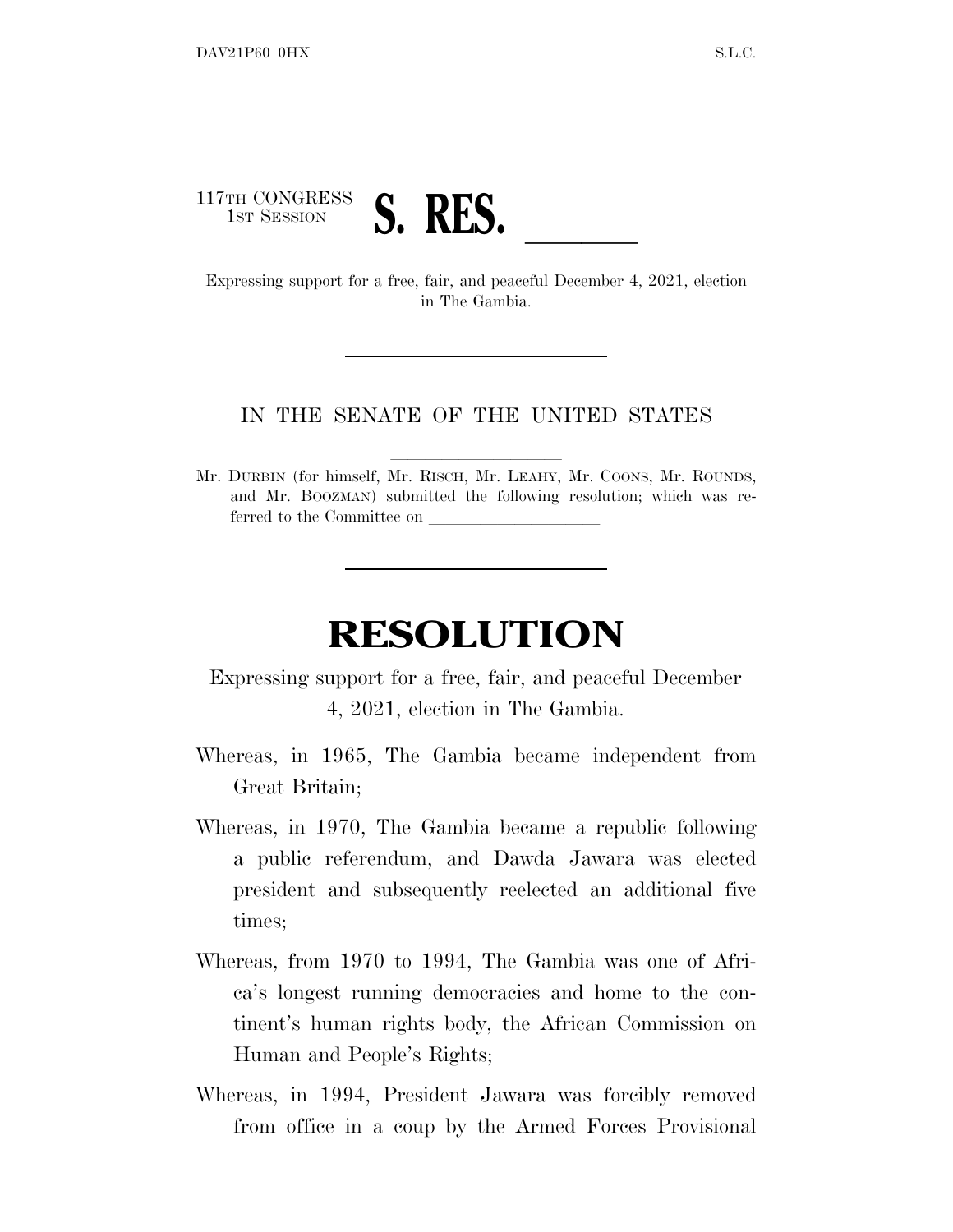DAV21P60 OHX S.L.C.

 $\mathfrak{D}$ 

Ruling Council (AFPRC), led by Lieutenant Yahya Jammeh;

- Whereas, after two years of direct AFPRC rule that was heavily criticized by the international community, a flawed constitutional reform process occurred and The Gambia scheduled a new presidential election;
- Whereas, in the lead up to the September 1996 presidential election, the Jammeh military government outlawed the country's main opposition parties, restricted media freedom, prohibited meetings between rival candidates and foreign diplomats, and used soldiers to attack opposition rallies;
- Whereas Jammeh won the 1996 presidential election in a process widely regarded as flawed by international observers;
- Whereas President Jammeh won reelection in 2001, 2006, and 2011 in electoral processes marred by political repression, intimidation, and technical flaws;
- Whereas Jammeh's presidency saw targeted violence and widespread gross human rights violations, particularly against members of the media, including the murder of editor Deyda Hydara and the disappearance of journalist Ebrima Manneh;
- Whereas President Jammeh personally ordered the kidnapping and torture of individuals he accused of ''witchcraft'' and threatened others over their sexual orientation;
- Whereas thousands of Gambians fled into exile out of concern for their safety, becoming refugees in Africa at large and elsewhere;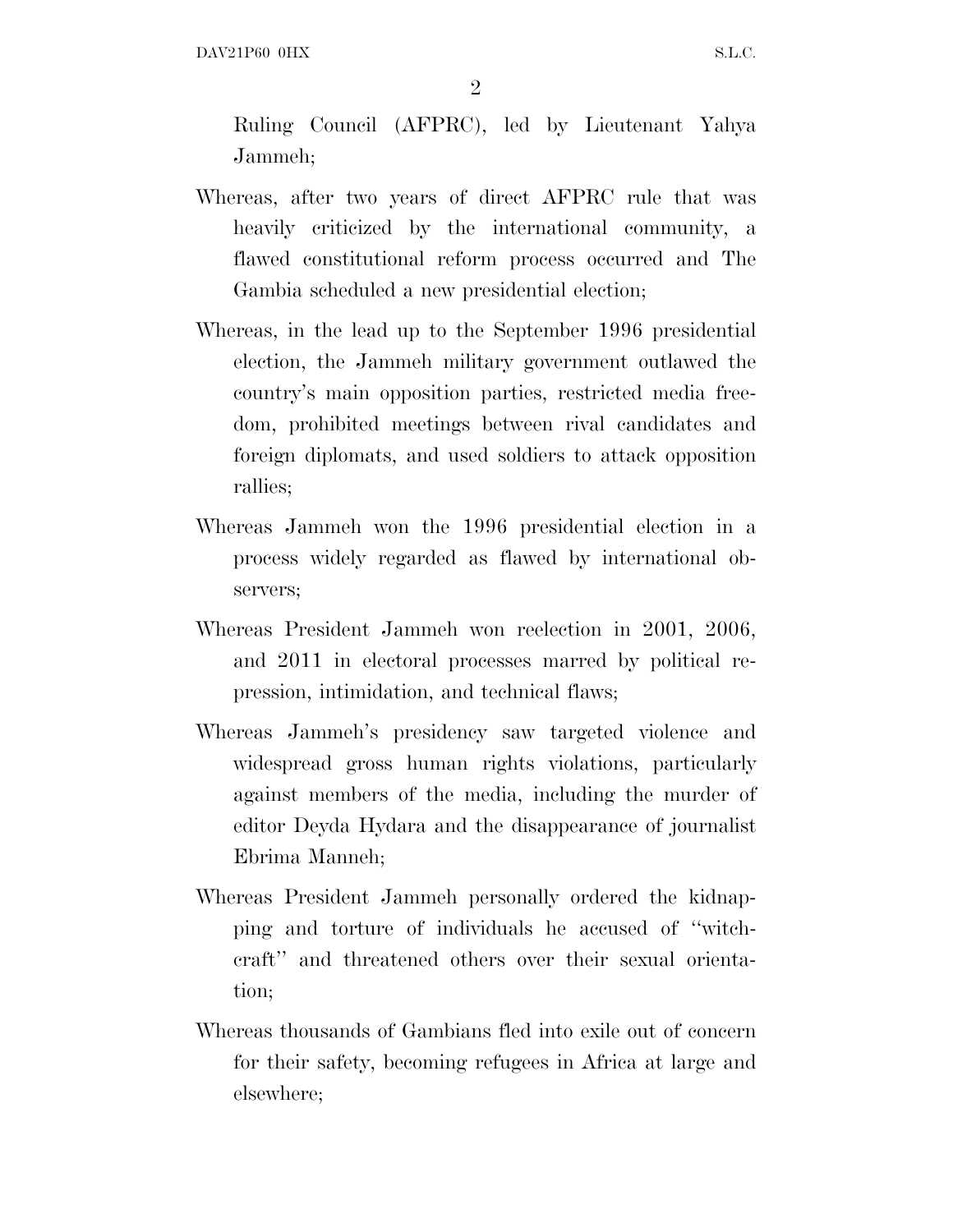3

- Whereas the Jammeh government's human rights record was widely criticized by regional and international human rights groups, as well as the United States, European Union, and members of the United States Senate;
- Whereas, in December 2016, opposition grand coalition candidate Adama Barrow, who campaigned on the promise of electoral and constitutional reform, won an upset election victory against President Jammeh;
- Whereas, immediately after the 2016 election, Jammeh publicly accepted the defeat, but then later rejected the results and refused to depart the presidency;
- Whereas Jammeh's refusal to accept defeat was widely condemned, with the African Union refusing to recognize him as president and the Economic Community of West African States deploying an international intervention force to The Gambia;
- Whereas, on January 19, 2017, Barrow was sworn in as president at the Gambian Embassy in Senegal;
- Whereas, on January 20, 2017, Jammeh and his family departed The Gambia, reportedly stealing more than \$1,000,000,000 from state coffers, eventually to appear in Equatorial Guinea, where he remains in political exile with impunity;
- Whereas President Barrow initially agreed to limit his term to a three-year transition ending on January 19, 2020, but later stated his intent to serve the full five-year constitutional term;
- Whereas the Gambian Truth, Reconciliation, and Reparations Commission (TRRC) was established by an act of the Gambian Parliament to examine abuses committed dur-